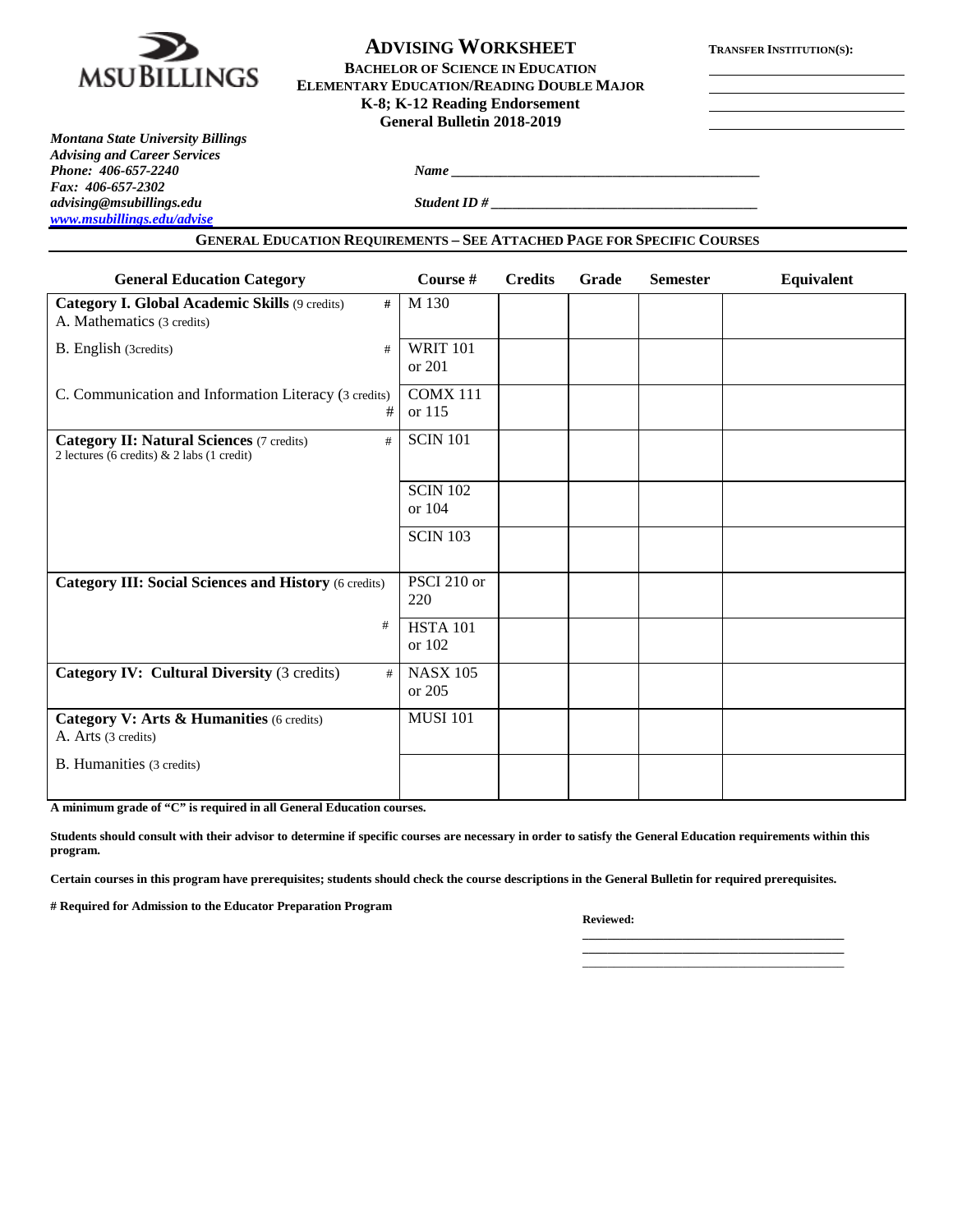## **GENERAL EDUCATION REQUIREMENTS**

|                            |     | <b>CATEGORY I: GLOBAL ACADEMIC SKILLS</b>                       | 9 credits    |
|----------------------------|-----|-----------------------------------------------------------------|--------------|
|                            |     | Students are required to take once course from each subcategory |              |
|                            |     | <b>Subcategory A - Mathematics</b>                              | 3 credits    |
| М                          |     | 130 Mathematics for Elementary Teachers I                       | 3            |
|                            |     |                                                                 |              |
|                            |     | Subcategory B - English                                         | 3 credits    |
| WRIT                       | 101 | College Writing I                                               | 3            |
| WRIT                       | 201 | College Writing II                                              | $\mathbf{3}$ |
|                            |     | Subcategory C- Communication & Information Literacy 3 credits   |              |
| $COMX = 111$               |     | Introduction to Public Speaking                                 | 3            |
| COMX                       | 115 | Introduction to Interpersonal Communication 3                   |              |
|                            |     |                                                                 |              |
|                            |     | CATEGORY II: NATURAL SCIENCES 6 cr. lecture & 1 cr. lab         |              |
| <b>Integrated Sciences</b> |     |                                                                 |              |
|                            |     | SCIN 101, 102, 103, 104 Integrated Sciences                     | 3, 1, 3, 1   |
|                            |     | <b>CATEGORY III: SOCIAL SCIENCES AND HISTORY</b>                | 6 credits    |
|                            |     | Students are required to take one course from each subcategory  |              |
|                            |     | <b>Subcategory A – Social Sciences</b>                          | 3 credits    |
| PSCI                       | 210 | Introduction to American Government                             | 3            |
| PSCI                       | 220 | Intro to Comparative Government                                 | 3            |
|                            |     | Subcategory A - History                                         | 3 credits    |
| <b>HSTA</b>                | 101 | American History I                                              | 3            |
| HSTA                       | 102 | American History II                                             | 3            |
|                            |     |                                                                 |              |
|                            |     | <b>CATEGORY IV: CULTURAL DIVERSITY</b>                          | 3 credits    |
| <b>NASX</b>                | 105 | Introduction to Native American Studies                         | 3            |
| <b>NASX</b>                | 205 | Native Americans in Contemporary Society                        | 3            |

| <b>CATEGORY V: ARTS &amp; HUMANITIES</b> |     |                                   | <b>6</b> credits |
|------------------------------------------|-----|-----------------------------------|------------------|
| Subcategory A - Arts                     |     |                                   | 3 credits        |
| MUSI                                     | 101 | <b>Enjoyment of Music</b>         | 3                |
|                                          |     |                                   |                  |
|                                          |     | <b>Subcategory B - Humanities</b> | 3 credits        |
| <b>ARTH</b>                              | 150 | Introduction to Art History       |                  |
| <b>HONR</b>                              | 111 | Perspectives and Understanding    | 3                |
| LIT                                      | 110 | Introduction to Literature        | 3                |
| LIT                                      | 240 | The Bible as Literature           | 3                |
| PHL                                      | 110 | Introduction to Ethics            | 3                |
| PHL                                      | 111 | Philosophies of Life              | 3                |
| PHI.                                     | 254 | People and Politics               |                  |

**Please note Elementary Education requires specific courses for General Education requirements, as listed above. This list does not reflect all approved General Education courses.**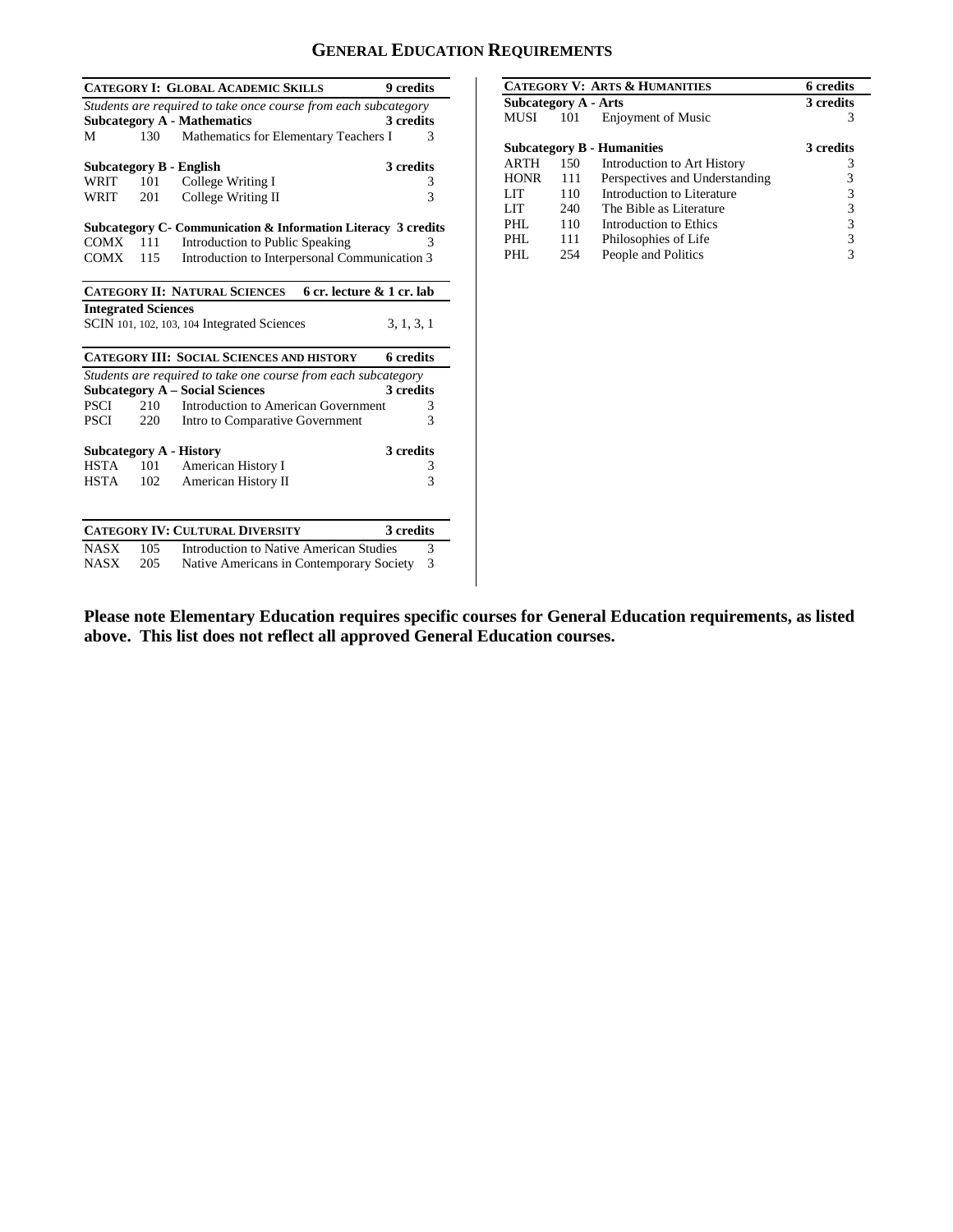|                                                                      |      | Course                                                  | <b>Credits</b> | Grade | <b>Semester</b> | Equivalent |  |
|----------------------------------------------------------------------|------|---------------------------------------------------------|----------------|-------|-----------------|------------|--|
| A minimum grade of $C$ or better is required in all major coursework |      |                                                         |                |       |                 |            |  |
|                                                                      |      | <b>Professional Core for Elementary Education</b>       |                |       |                 |            |  |
| #EDU                                                                 | 105  | <b>Education and Democracy</b>                          | 3              |       |                 |            |  |
| ^#EDU                                                                | 220/ | Human Growth and Development/                           | 3              |       |                 |            |  |
|                                                                      | 220L | Lab (45 hour practicum required)                        |                |       |                 |            |  |
| #EDU                                                                 | 221  | <b>Education Psychology and Measurement</b>             | 3              |       |                 |            |  |
| ^#EDSP                                                               | 204  | Introduction to Teaching Exceptional Learners           | 3              |       |                 |            |  |
|                                                                      |      | (15 hour practicum required)                            |                |       |                 |            |  |
| #HTH                                                                 | 201  | <b>Health Issues for Educators</b>                      | 3              |       |                 |            |  |
| <b>EDU</b>                                                           | 381  | Curriculum Theory and Design                            | 3              |       |                 |            |  |
| <b>EDU</b>                                                           | 353  | Junior Field Experience                                 | 2              |       |                 |            |  |
| <b>EDU</b>                                                           | 495B | Student Teaching: K-8                                   | 12             |       |                 |            |  |
| <b>EDU</b>                                                           | 406  | Philosophical, Legal and Ethical Issues in<br>Education | 3              |       |                 |            |  |

*# Required for Admission to the Educator Preparation Program*

## **Elementary Education Requirements**

| <b>ARTZ</b> | 102  | Fundamentals of Art for Elementary Teachers              | $\overline{2}$ |  |  |
|-------------|------|----------------------------------------------------------|----------------|--|--|
| M           | 131  | Mathematics for Elementary Teachers II                   | 3              |  |  |
| <b>GPHY</b> | 121  | Human Geography                                          | 3              |  |  |
| <b>EDSP</b> | 310  | Supporting Diverse Learners through<br>Collaboration     | 3              |  |  |
| <b>EDU</b>  | 270  | <b>Instructional Technology</b>                          | 3              |  |  |
| <b>EDU</b>  | 331  | Literature and Literacy for Children                     | 3              |  |  |
| <b>EDU</b>  | 343  | <b>Strategies for Managing Diverse Learners</b>          | $\overline{2}$ |  |  |
| <b>EDU</b>  | 397A | Methods: K-8 Language Art                                | 3              |  |  |
| <b>EDU</b>  | 397B | Methods: K-8 Social Studies                              | 3              |  |  |
| <b>EDU</b>  | 397C | Methods: K-8 Mathematics                                 | 3              |  |  |
| <b>EDU</b>  | 397D | Methods: K-8 Science                                     | 3              |  |  |
| <b>EDU</b>  | 397M | Methods: K-8 Integrating the Arts into the<br>Curriculum | 4              |  |  |
| <b>HEE</b>  | 309  | Health Enhancement Strategies K-8                        | 3              |  |  |
| <b>EDU</b>  | 433  | Reflective Practices in Teaching Reading                 | 3              |  |  |

### **Reading Major Requirements**

| <b>EDU</b> | 330  | <b>Emergent Literacy</b>                                | 3 |  |  |
|------------|------|---------------------------------------------------------|---|--|--|
| <b>EDU</b> | 333  | Reading and Writing Across the Curriculum               | 3 |  |  |
| <b>EDU</b> | 336  | Cognitive and Language Development in<br>Young Children | 3 |  |  |
| <b>EDU</b> | 355  | Reading Junior Field                                    | 2 |  |  |
| <b>EDU</b> | 413  | Developing Student Writing                              | 3 |  |  |
| <b>EDU</b> | 430  | Teaching Reading K-3                                    | 3 |  |  |
| <b>EDU</b> | 432  | Literature and Literacy for Young adults                | 3 |  |  |
| <b>EDU</b> | 435  | Theories in Reading                                     | 3 |  |  |
| <b>EDU</b> | 438  | Literacy Assessment, Diagnosis and<br>Instruction       | 3 |  |  |
| <b>EDU</b> | 495D | Reading Student Teaching I                              | 3 |  |  |
| <b>EDU</b> | 495E | Reading Student Teaching II                             | 3 |  |  |